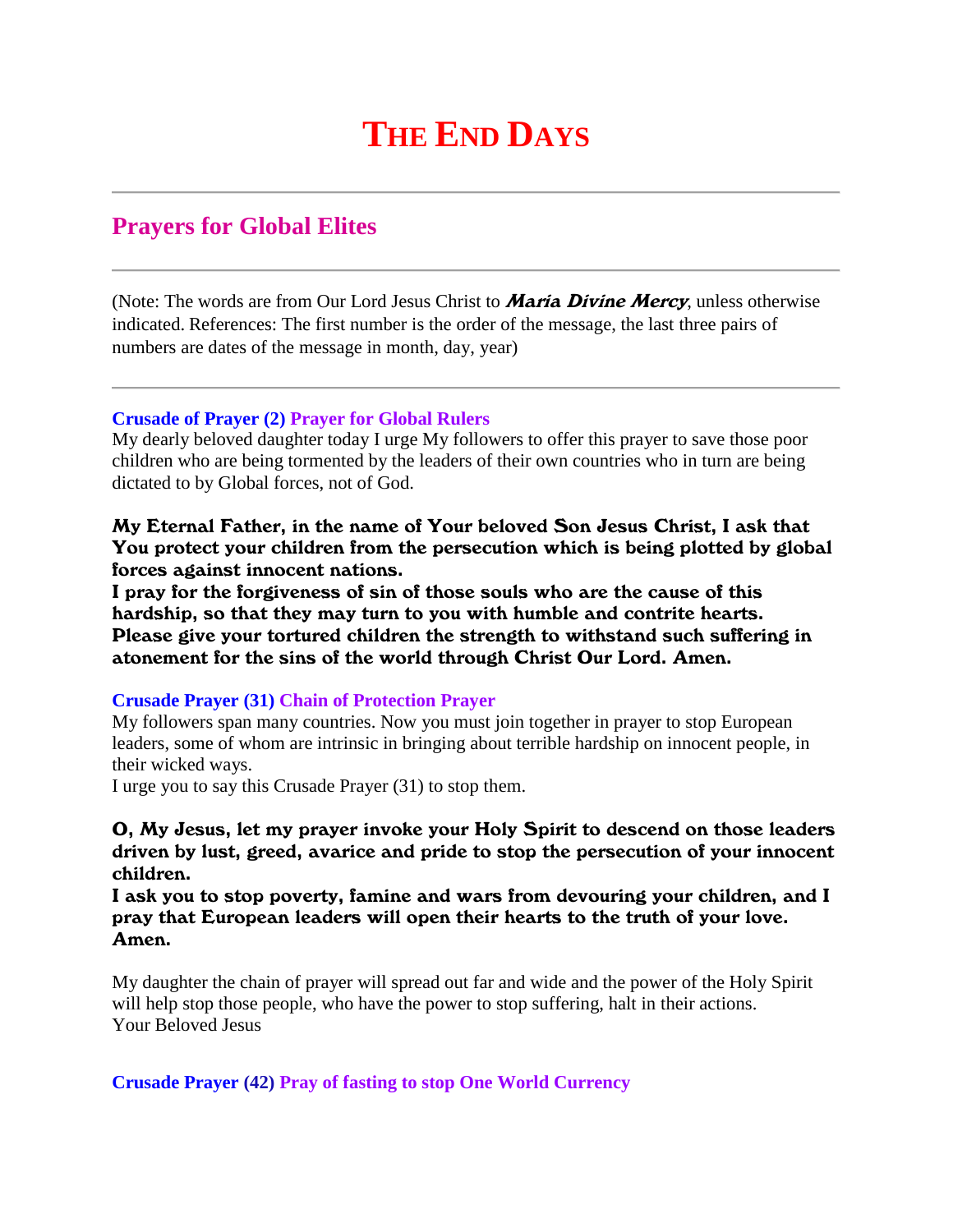O God Most High, I offer you my gift of fasting, so that you will stop the grip of evil in the world being planned to starve my country of food including the bread of life. Accept my offering and listen to my pleas for other nations to prevent them from the suffering being planned by the anti-Christ. Save us Dear Lord from this wickedness and protect our faith so that we can honor you with the freedom we need to love and adore you forever and ever. Amen

#### **Crusade Prayer (61) To Avert One World Control**

O Dear Heavenly Father, in memory of the Crucifixion of your Beloved Son Jesus Christ I beg you to protect us, your children, from the Crucifixion being planned to destroy your children by the Antichrist and his followers.

Give us the graces we need to refuse the mark of the beast and Bestow upon us the help we need to fight the evil in the world spread by those who follow the way of Satan.

We beseech you, Dear Father, to protect all of your children In these terrible times and make us strong enough to stand up And proclaim your Holy Word at all times. Amen.

(458 06-17-12)

**Crusade Prayer (84) To Enlighten the Souls of the Elites who rule the World**

O dear Jesus, I beg You to enlighten the souls of the elites who rule the world.